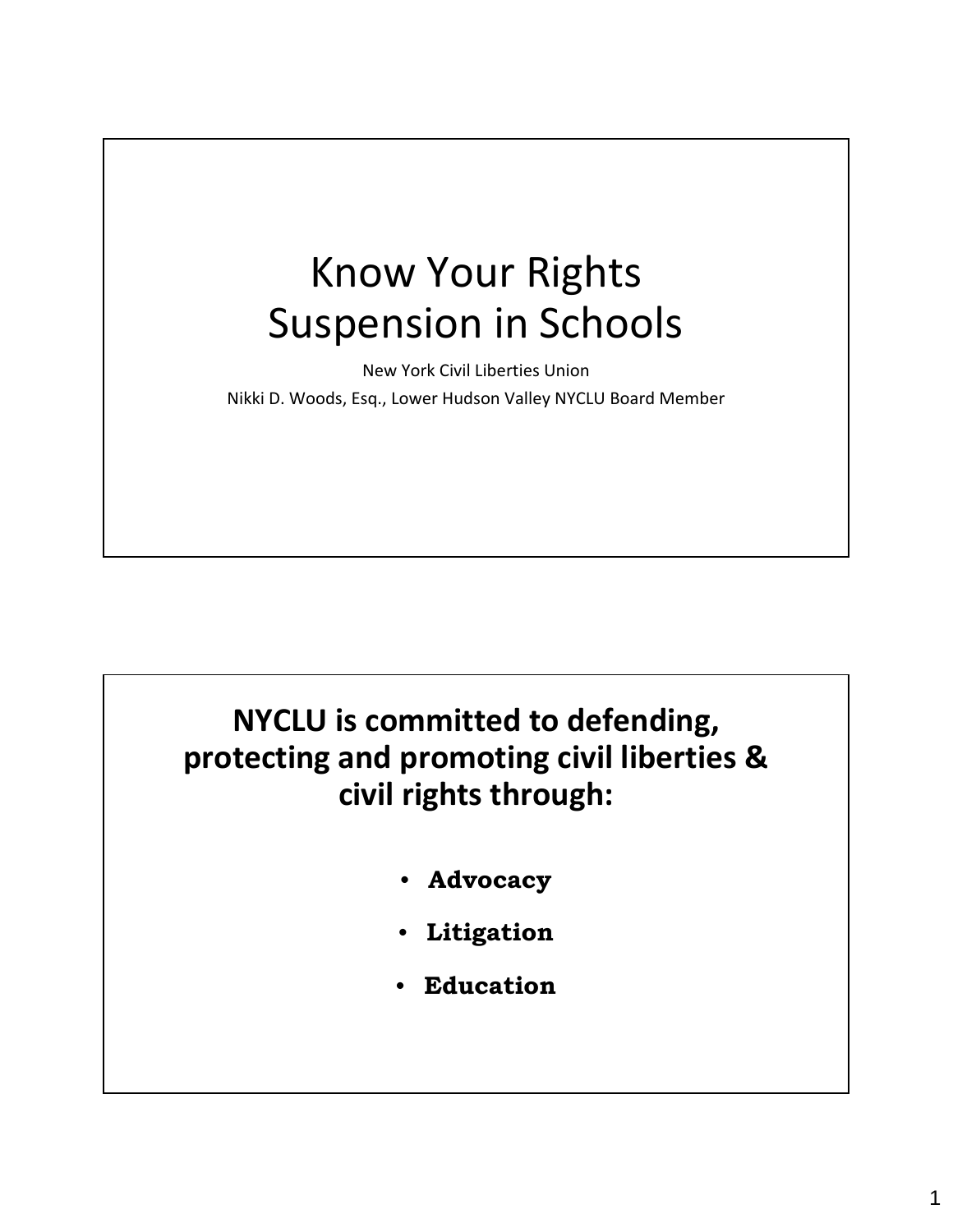

# REMEMBER

A student can only be suspended for breaking a rule that is explained in the school's Code of Conduct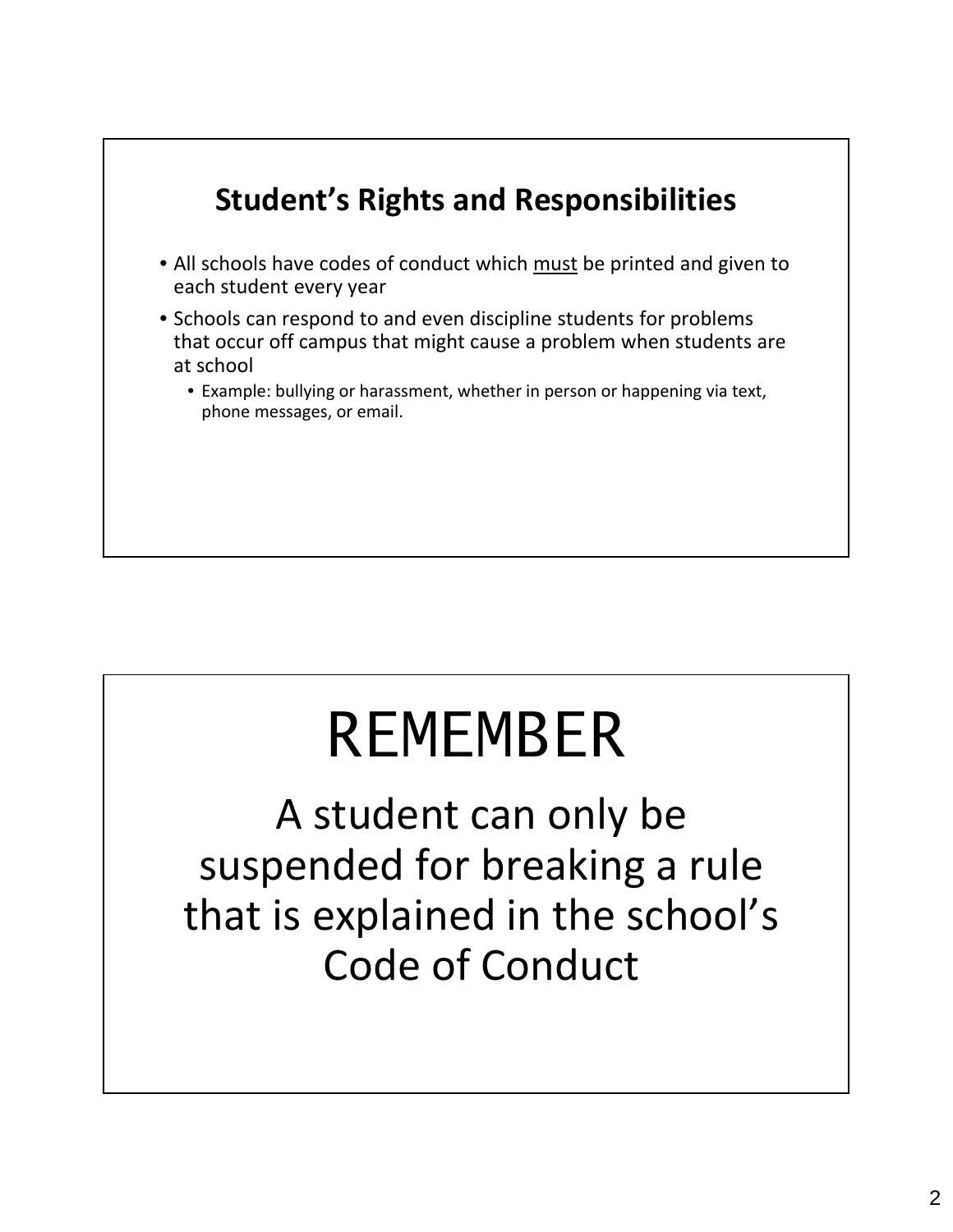

# What is suspension?

- **Suspension** (also known as temporary exclusion) is a mandatory leave assigned to a student as a form of punishment that can last anywhere from one day **to more than a year**, during which time the student is not allowed to attend regular school lessons
- Of the 49 million students enrolled in public schools in 2011‐2012:
	- **3.5 million** students were suspended in‐school;
	- **3.45 million** students were suspended out‐of‐school;
	- **130,000** students were expelled.
- Students with disabilities and students of color are disproportionately impacted by such practices.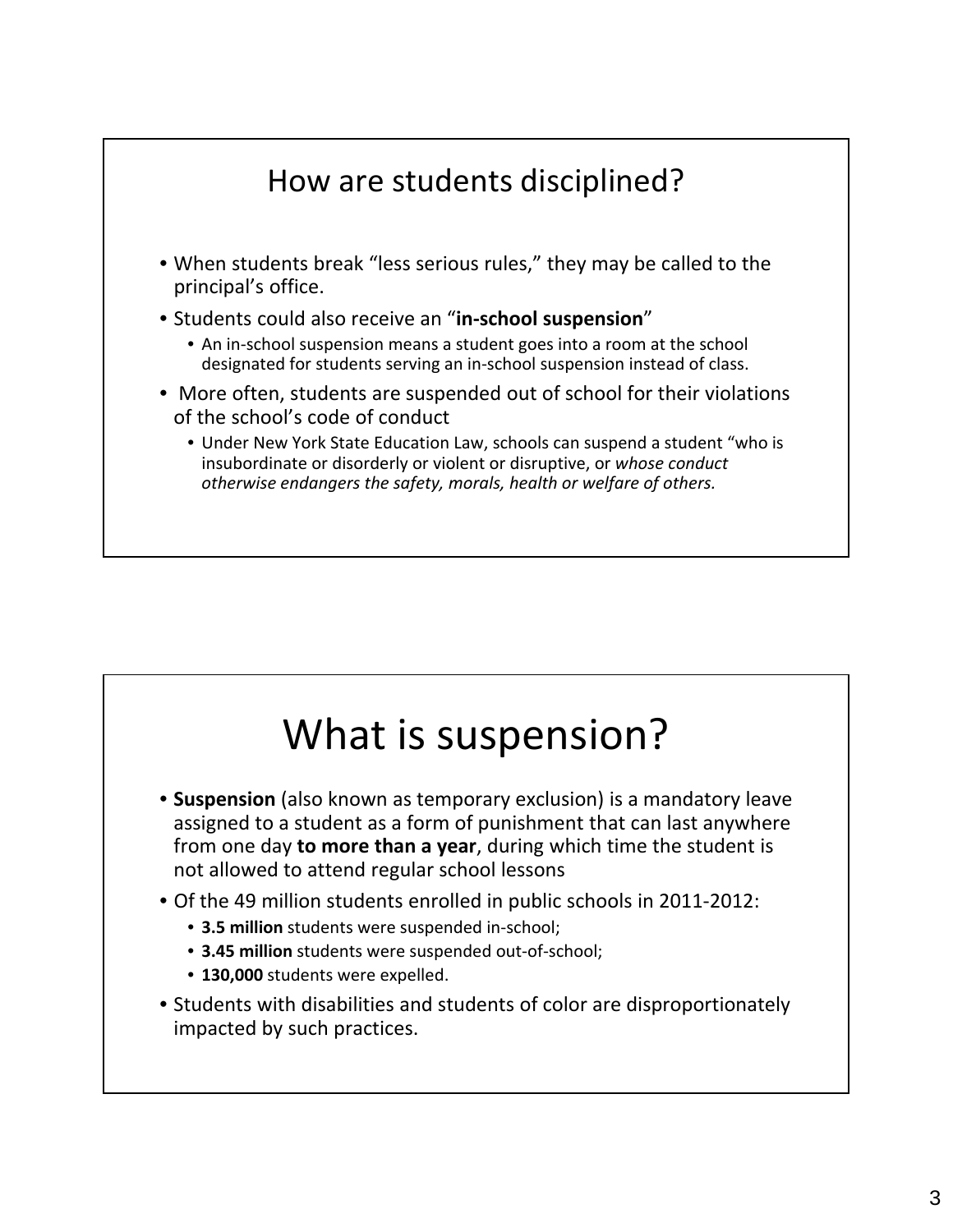

### **Principal's Suspension – Written Notice**

- Only a principal can give a short‐term or principal's suspension.
- **Written notice** of the charged misconduct must be provided to the student and the parent/guardian before a suspension begins.
- This notice must include:
	- The reason for the proposed suspension
	- Inform parent/student of their right to request an immediate informal conference with the principal (not the assistant principal)
	- Date when suspension starts
	- Date when child can return to school
- A phone call is NOT a substitute for written notice.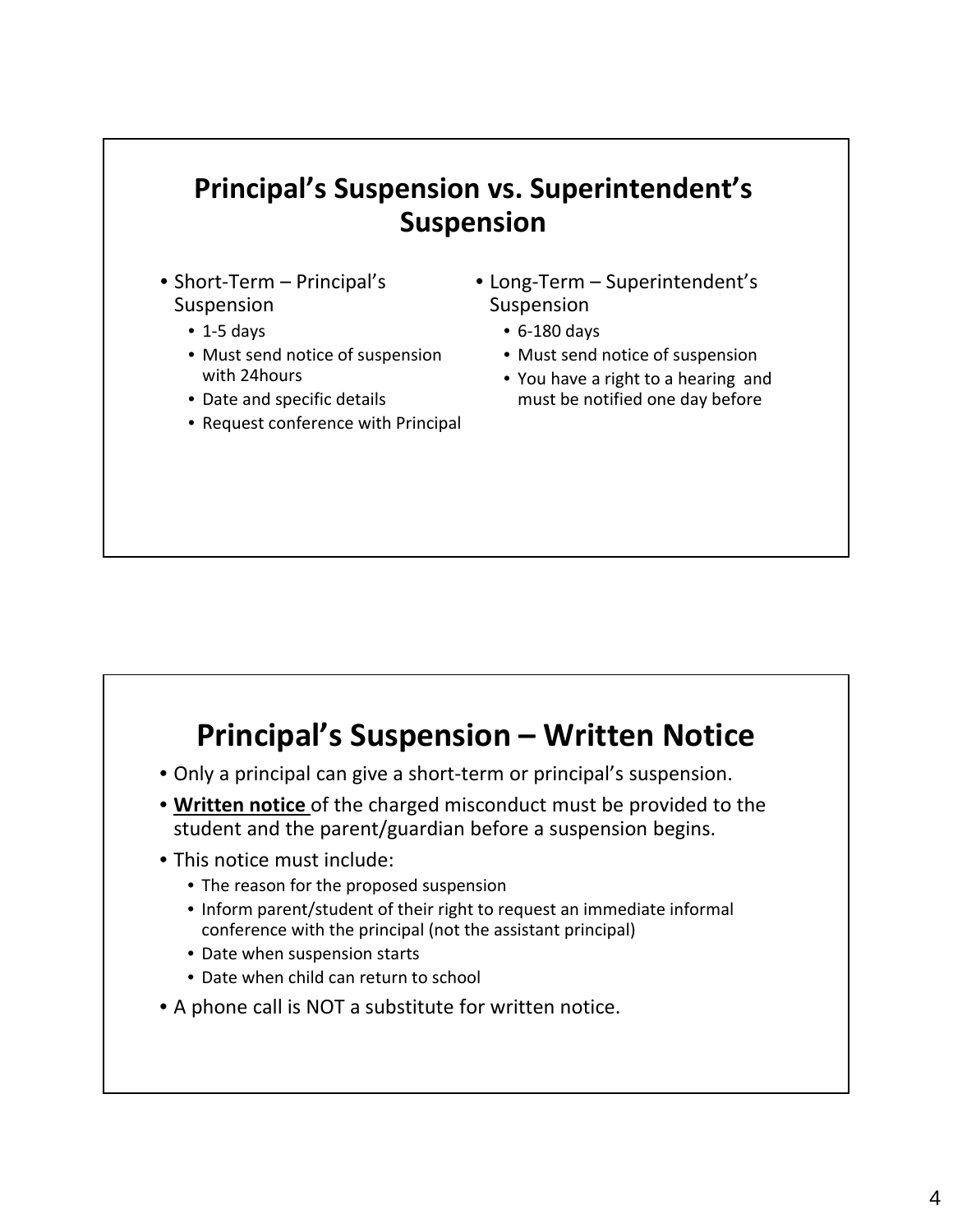### **Principal's Suspension – Informal Conference and Appeal**

- Must take place PRIOR to the suspension, unless the student's presence in school poses a continuing danger to persons or property or an ongoing threat of disruption
- Child is allowed to tell his/her story
- You can question the complaining witness (in principal's presence)
- Parent can ask if suspension is best way to handle situation\*\*\*
- Parent/Guardian can write a note about the suspension which will become a part of the student's school records.
- Principal must issue a written decision about the suspension after the conference.
- A parent may appeal the decision of the Principal.
- Appeal must be in writing, submitted within 10 business days of written decision (see pg. 58 of Yonkers Code of Conduct).

### **Principal's Suspension – Home Instruction**

- During any suspension, the school district must provide **HOME INSTRUCTION** every day for your child in a local place (i.e. a public library) or in the child's home if your child is of compulsory school age
	- Compulsory school age is the age for which a child is required by law to attend school, that is between the time your child turns 6 until the child turns 16 (districts can set the compulsory age at 17 – check your district)
- Grades 1‐6: District is required to provide one hour of Home Instruction each Day
- Grades 7‐12: District is required to provide two hours of Home Instruction each Day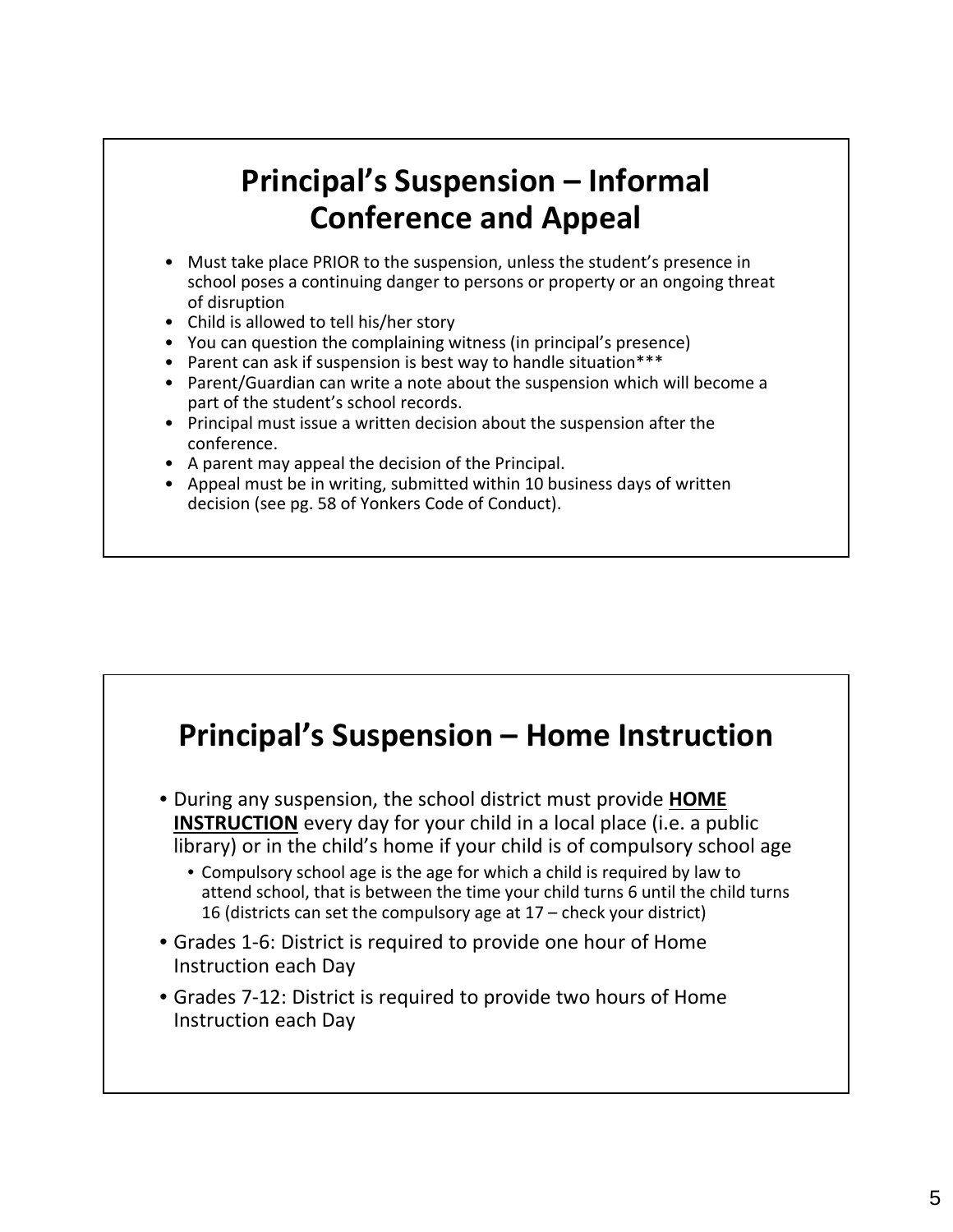

### **Superintendent's Suspension Written Notice**

- Letter must be sent explaining charges against your child.
- Must include statement of rights you have a right to legal representation
- Must include date & time of the hearing and must be sent BEFORE the hearing is going to be held
- You can request a meeting with the principal about the suspension
	- The principal can withdraw the suspension \*\*\*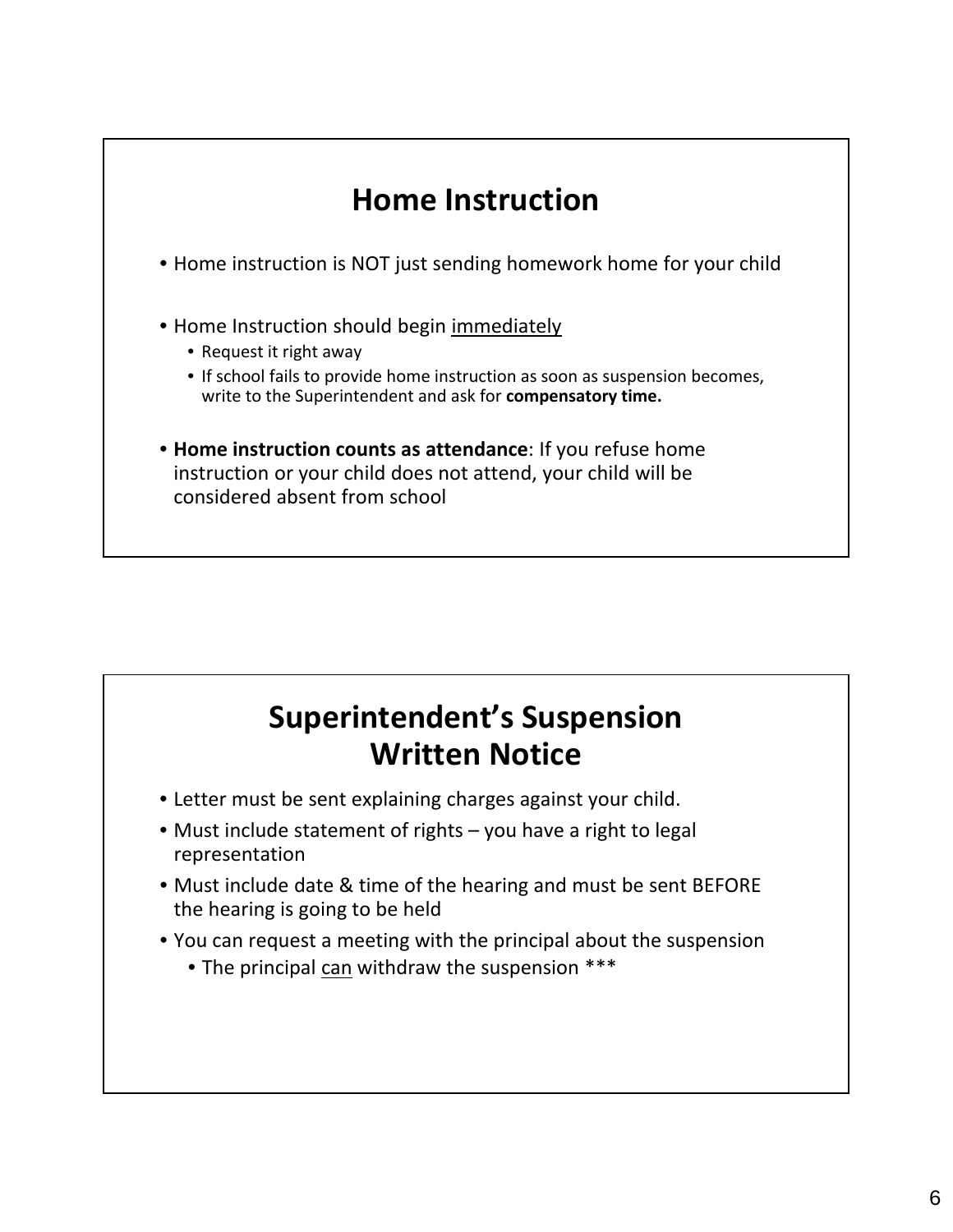

### **Step Two: Review Notice of Suspension and Suspension Packet**

- Read the charges
	- What part of the school code of conduct does the alleged act(s) violate?
- Talk to your child about what happened
	- What happened leading up to the incident?
	- What happened after the incident?
- Review what is in the suspension packet
	- Inconsistent statements?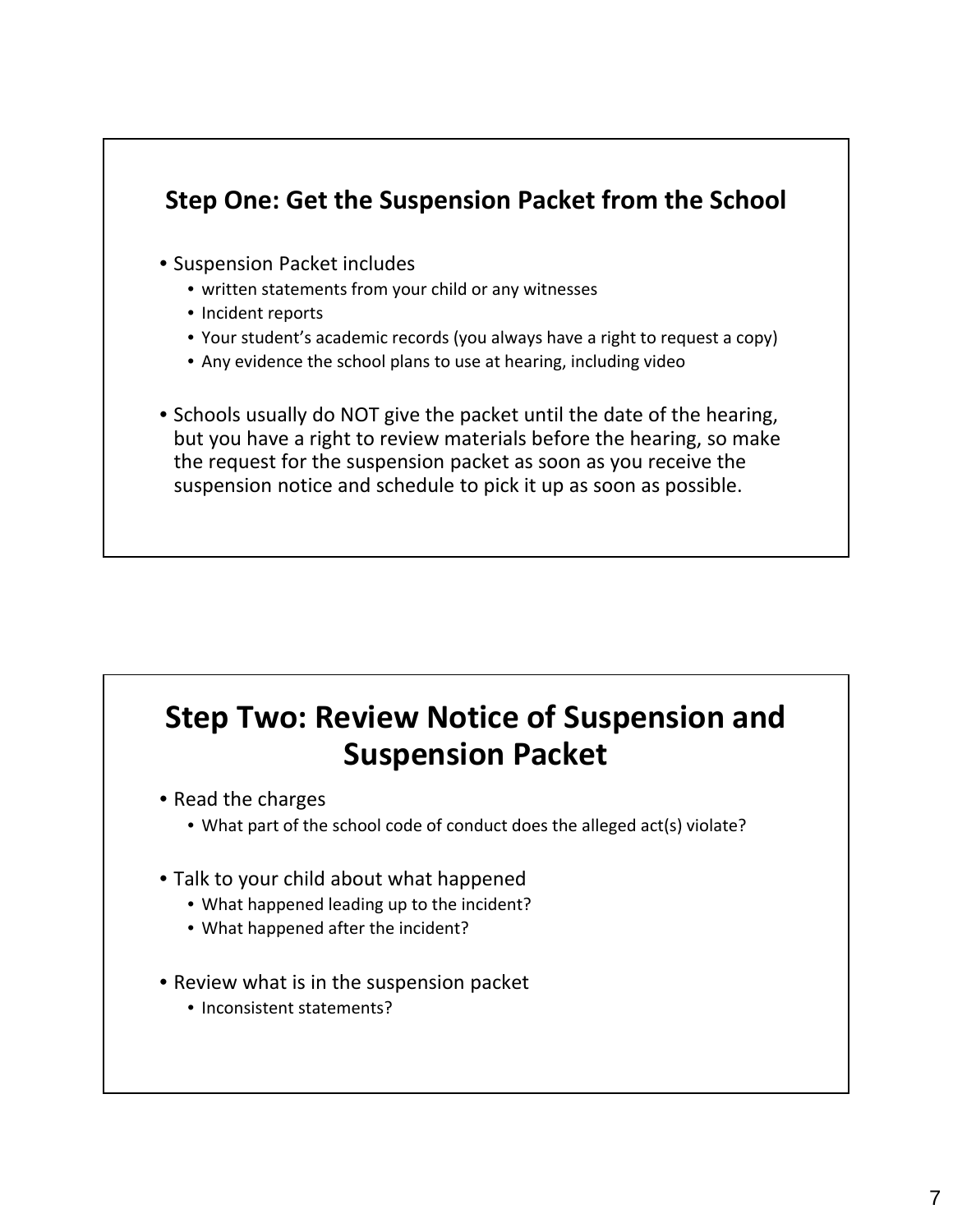### **Step Three: Adjourn, Plead No Contest, or Go Forward with the Hearing**

#### **ADJOURNING THE HEARING**

- You CAN adjourn (postpone) the hearing to gather witnesses or to hire an attorney (recommended), but your child will remain out of school until the hearing if you request a delay.
- **To adjourn the hearing**: Call the superintendent or hearing officer's office before the day scheduled for the hearing or go to the office the morning of the hearing and ask to postpone the hearing.

### **Step Three: Adjourn, Plead No Contest, or Go Forward with the Hearing (continued)**

**PLEADING NO CONTEST**

- If you do not what to fight the charges against your child, you can plead "no contest," which means you accept the charges and give up your child's right to challenge the charges.
- A hearing officer will decide the length of your child's suspension based on the charges themselves and other documents submitted by you and/or the school that are unrelated to the incident (i.e. academic record, information about prior incidents or letters in support of your child submitted by you).
- You can plead "no contest" by calling the Hearing Officer on a date prior to the day of the scheduled hearing or by going to the Hearing Office on the morning of the hearing, and stating you want to plead "no contest."
- If you plead "no contest" in person on the day of the hearing, you may still request to have the part of the hearing to discuss the length of the suspension in front of a hearing officer ("The Dispositional Phase").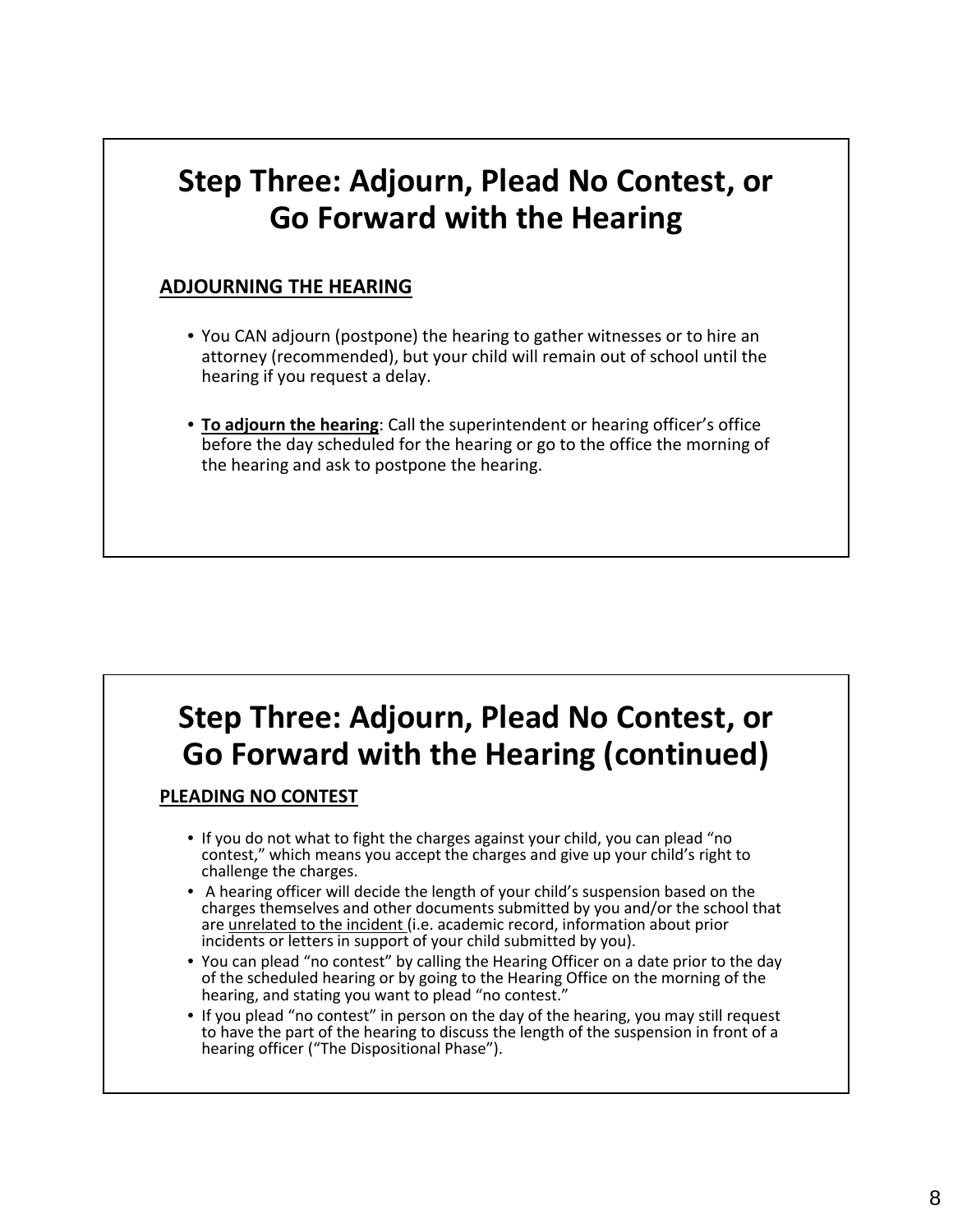### **No Contest Plea ‐ Can I Change My Mind?**

- You must be informed either in writing or at the hearing that you are giving up your right to a hearing.
- After you plead no contest, you will receive a letter from the Superintendent or the Board of Education confirming that you plead no contest and informing you of how long the suspension will be.
- You **can** change your mind about the plea within seven days of the date of the date on the letter or within three days from when you actually receive the letter – whichever is later.
- If you do change your mind, a new hearing date will be scheduled.

### **Superintendent's Suspension – The Hearing**

- The hearing will be conducted by either the superintendent or a designated "hearing officer"
- You and your child must attend the hearing
- You can call witnesses and present evidence to support your child
- You have the ability to question all witnesses the district can also question your witnesses
- The hearing officer can also question any witness
- The hearing should be recorded
- Testimony is under oath
	- If your child testifies, that testimony could be used against him/her in a Court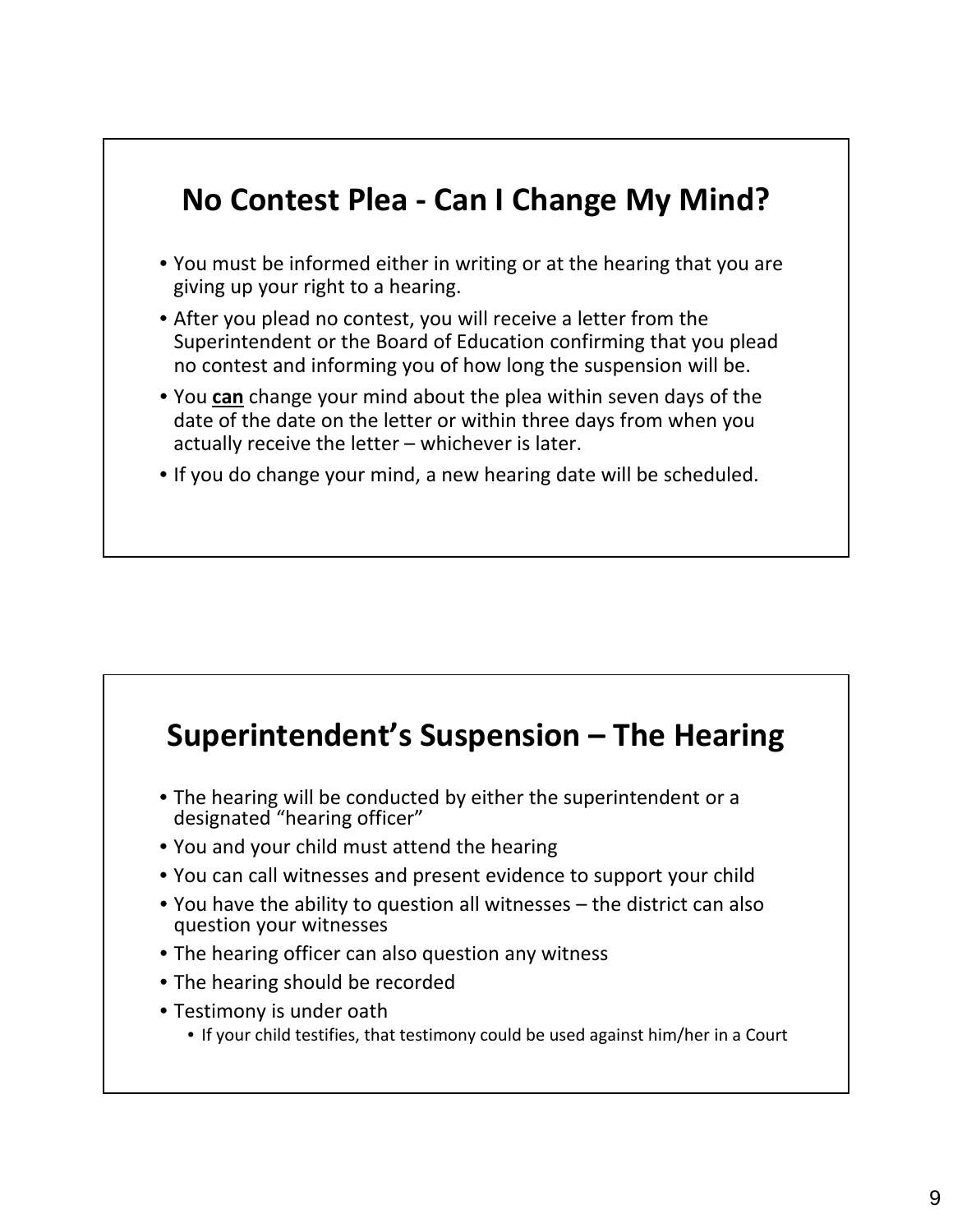### **Superintendent's Suspension Hearing Know your Rights!**

#### **Bring an advocate to the hearing**

- You have the right to bring a lawyer or other advocate, including a friend or relative, to represent you at the hearing.
- The suspension notice should include a list of free & low‐cost legal services and advocates who may be able to help you.

#### **Have a translator at the hearing**

- The hearing office must provide you with a translator for the hearing if you speak a language other than English.
- If you need a translator, call the Hearing Office before the hearing to ask for one.
- If you know someone you would like to translate for you, you can bring that person to the hearing.

### **Suspension Hearing – Fact‐Finding Phase**

- **Opening Statements**
	- Each side can present a summary of what you believe the evidence will show
- **The School's Case**
	- The person investigating the incident will testify
	- The investigator should NOT have forced your child to write a statement
	- Other witnesses will testify
	- The school cannot bring up other times that your child has been in trouble before or after the incident at issue.
	- If the school's testimony or evidence is not related to the charges, you should object by stating "**Objection**"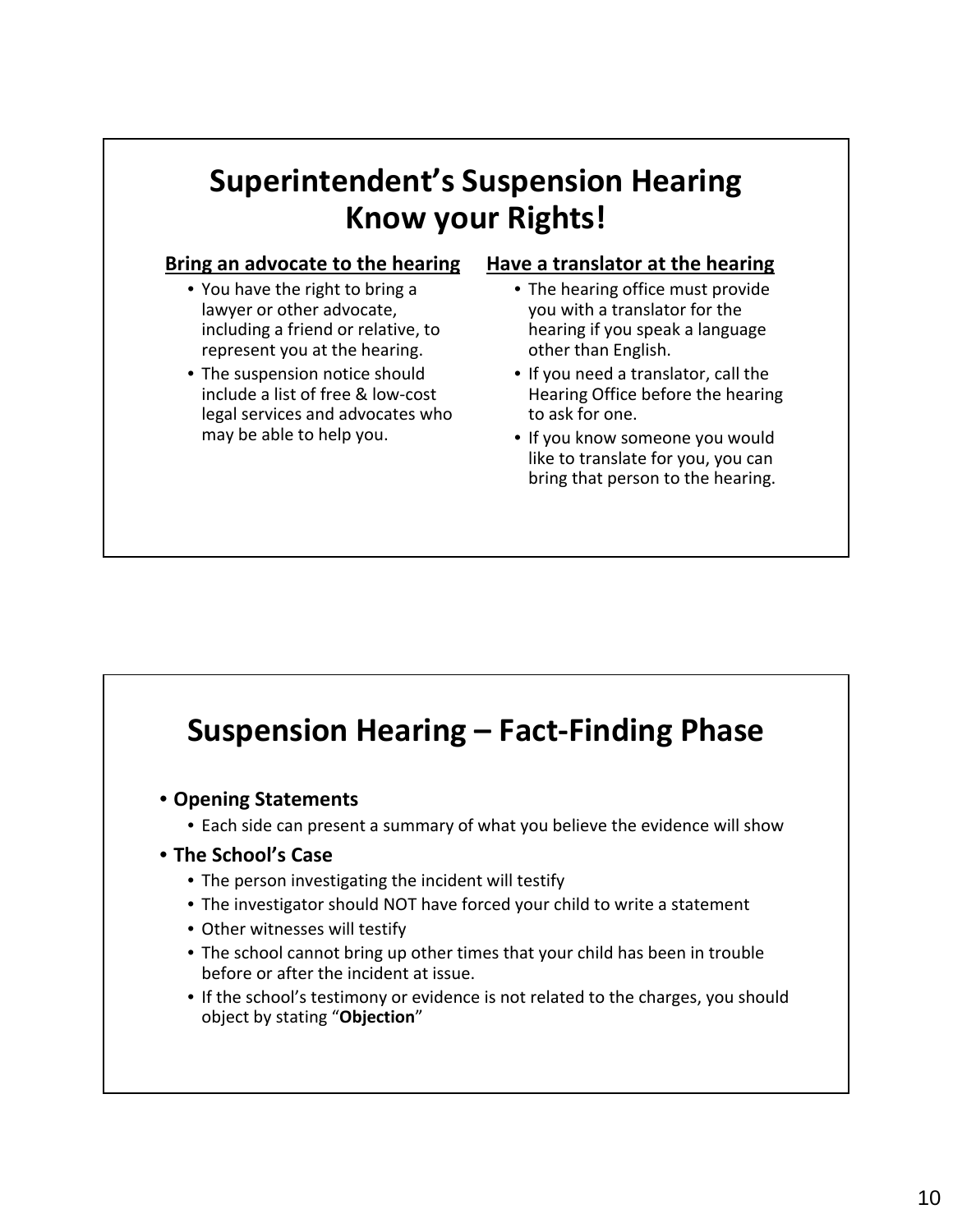

### **Suspension Hearing – Fact Finding Phase**

#### **Your Case**

- You have a right to call witnesses and present testimony
- If a witness refuses to come in voluntarily, you can ask the hearing officer for a **subpoena.**
	- You must aske for a subpoena *at least two days* before the hearing.
- If you are asking another student to testify, that student's parent must give permission, even if there is a subpoena
- If a witness can't come to the hearing, ask them to write a statement
	- Be present when they hand‐write the statement
	- Have it signed, dated, and signed by a witness

#### **Closing statement**

• Optional – Summarize everything that came up in the hearing.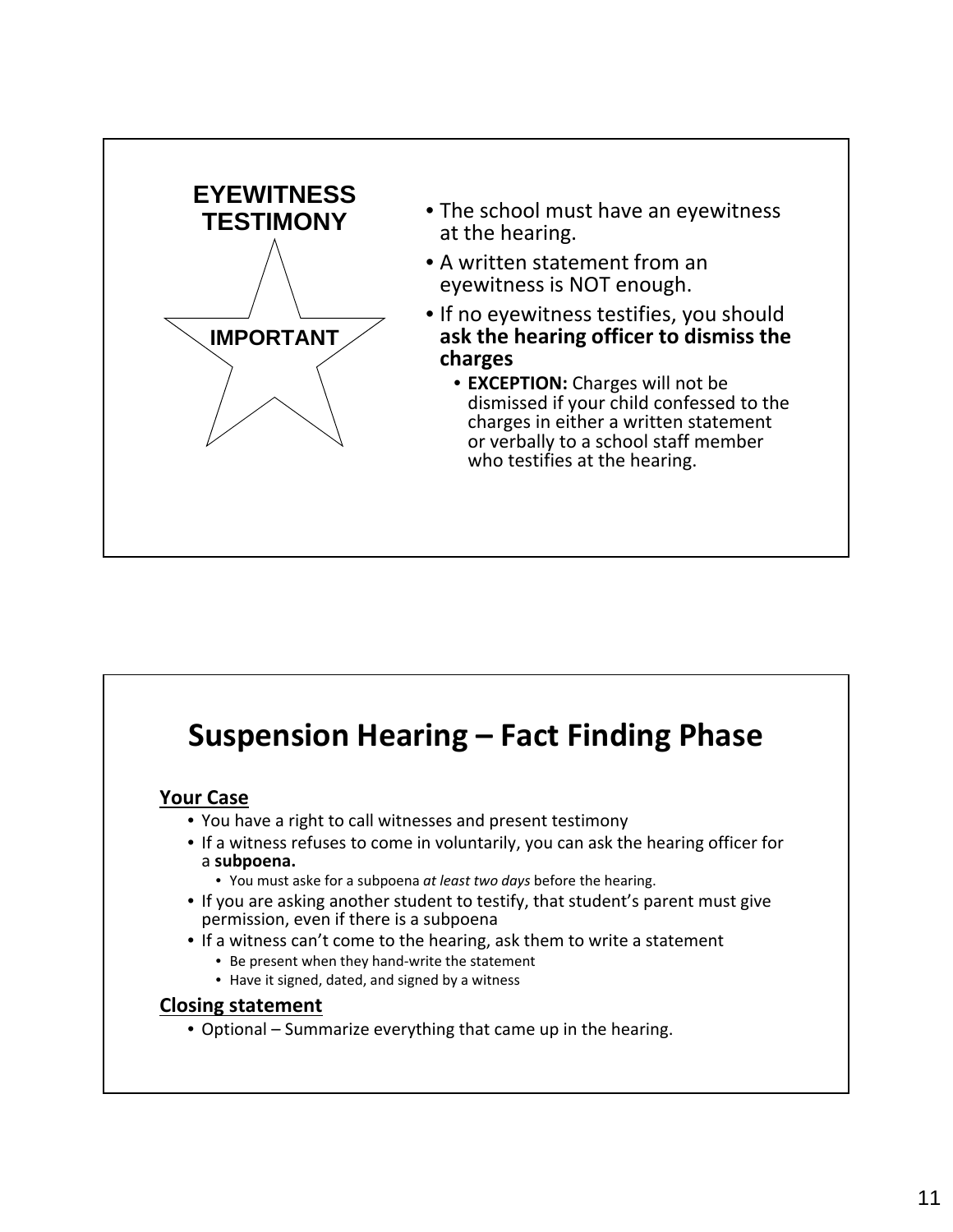### **Suspension Hearing ‐Dispositional Phase**

- This is the phase where the hearing officer will decide if your child should be suspended and for how long.
- You should recommend immediate reinstatement.
- The school can submit your child's grades, progress reports, and information about our child's disciplinary hearing.
	- You have a right to see all of these records before the hearing.
	- If the school tries to give the hearing officer a document you haven't seen, you should **object**.
- You may submit materials that will portray your child in a positive light (i.e. letters from teachers, coaches, church, etc).
- You should also asked that the suspension be expunged (removed) from your child's record at the end of the school year.

### **After the Suspension Hearing**

- Within two days after the hearing, you should receive notice that the charges were either sustained (found to be true) or dismissed, and, if the charges were sustained, how long the suspension will be
- Within five school days, the hearing office should mail you a letter explaining the hearing officer's decision.
- If the hearing office fails to follow these timelines, contact them because your child should be returned to school while awaiting a decision.
- If the charges are dismissed, your child has the right to return to school immediately and all records of the suspension should be removed from your child's school records.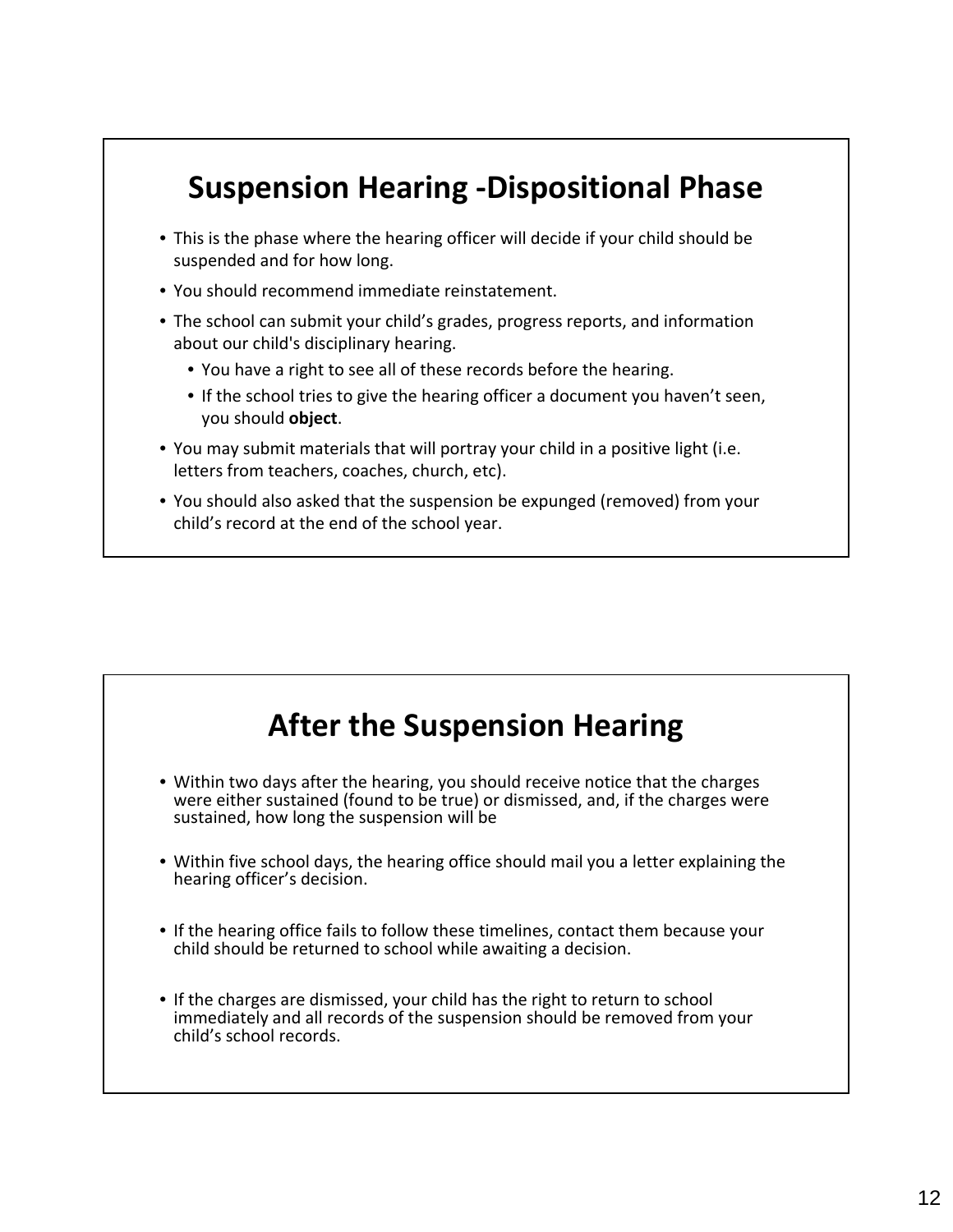### **Appealing the Decision**

- Parent or student can file a written appeal to the secretary to Board of Education within 30 business days of the date of the Superintendent's decision (Pg. 60 of Yonkers Code of Conduct).
- In addition to stating your grounds for appeal, be sure to request that the suspension be expunged (removed) from your child's record.
- Final decisions of the Board may be appealed to the New York State Commissioner of Education within 30 days of the Board's decision

•The Board will make its decision based solely upon the record before it and it may adopt in whole or in part the decision of the Hearing Officer.

•If the Board of Education upholds the hearing officer's decision, the decision may then be appealed to the Commissioner of Education within 30 days of the Board's decision.

### **What if my child has a disability?** • Federal Law: The Individuals with Disabilities Act (IDEA) gives extra protections to students with disabilities facing suspension. • Under IDEA, a suspension in excess of 10 school days constitutes a change in placement. • "Ten days" can either mean <sup>10</sup> consecutive days or <sup>a</sup> series of short‐ term suspensions that add up to <sup>10</sup> days if they are <sup>a</sup> part of <sup>a</sup> pattern of suspensions in the same school year. • If a school district is seeking to suspend a student with a disability for longer than 10 days, it must conduct a manifestation determination review (MDR) to determine if the student's behavior is a manifestation of his or her disability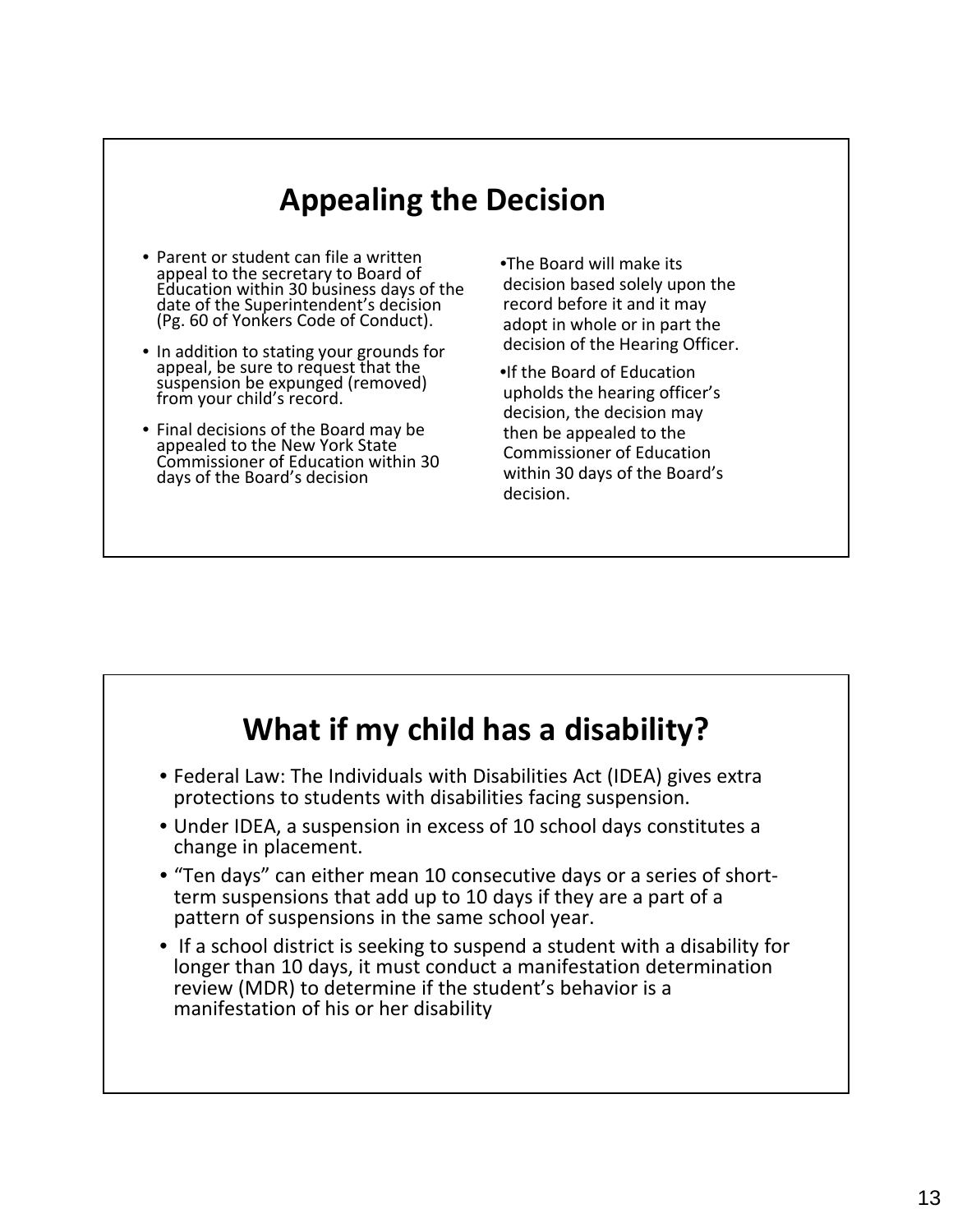### **Manifestation Determination Review (MDR)**

#### **Before the Meeting**

- You must receive written notice of meeting
- Read your child's IEP or Section 504 Plan and/or Behavioral Intervention Plan
- If you intend to bring an attorney or an advocate, you must inform the CSE prior to the meeting.
- Consider asking your child's counselors or a psychologist to attend to explain how your child's actions are related to his/her disability

#### **At the Meeting**

- At the meeting, it will be determined if your child's behavior is directly caused by their disability.
- Record the meeting
- IEPs, evaluations, and teacher's observations will be reviewed.
- Ask witnesses questions that will show information about your child's disability or questions about the services your child receives

### Manifestation Determination Review

#### **BEHAVIOR WAS A MANIFESTATION**

- If the school finds that your child's behavior had a direct and substantial relationship to your child's disability OR if your child's behavior was the direct result of the school's failure to implement your child's IEP, the school must determine that the behavior was a manifestation of your child's disability.
- If they make this finding, your child has a right to return to school immediately.
- They must also conduct a Functional Behavioral Analysis ("FBA")and Create a Behavioral Intervention Plan ("BIP") or modify one if it already exists.
- They may also change your child's school placement at your request or on request of the CSE.

#### **BEHAVIOR WAS NOT A MANIFESTATION**

- If no manifestation is found, child will continue to serve his/her suspension as determined by Hearing<br>Officer
- During suspension, your child must be provided with appropriate special education services to allow him/her to progress towards IEP goals
- If you do not agree with the result of your child's MDR, you have a right to an expedited Impartial Hearing to appeal the Manifestation Determination.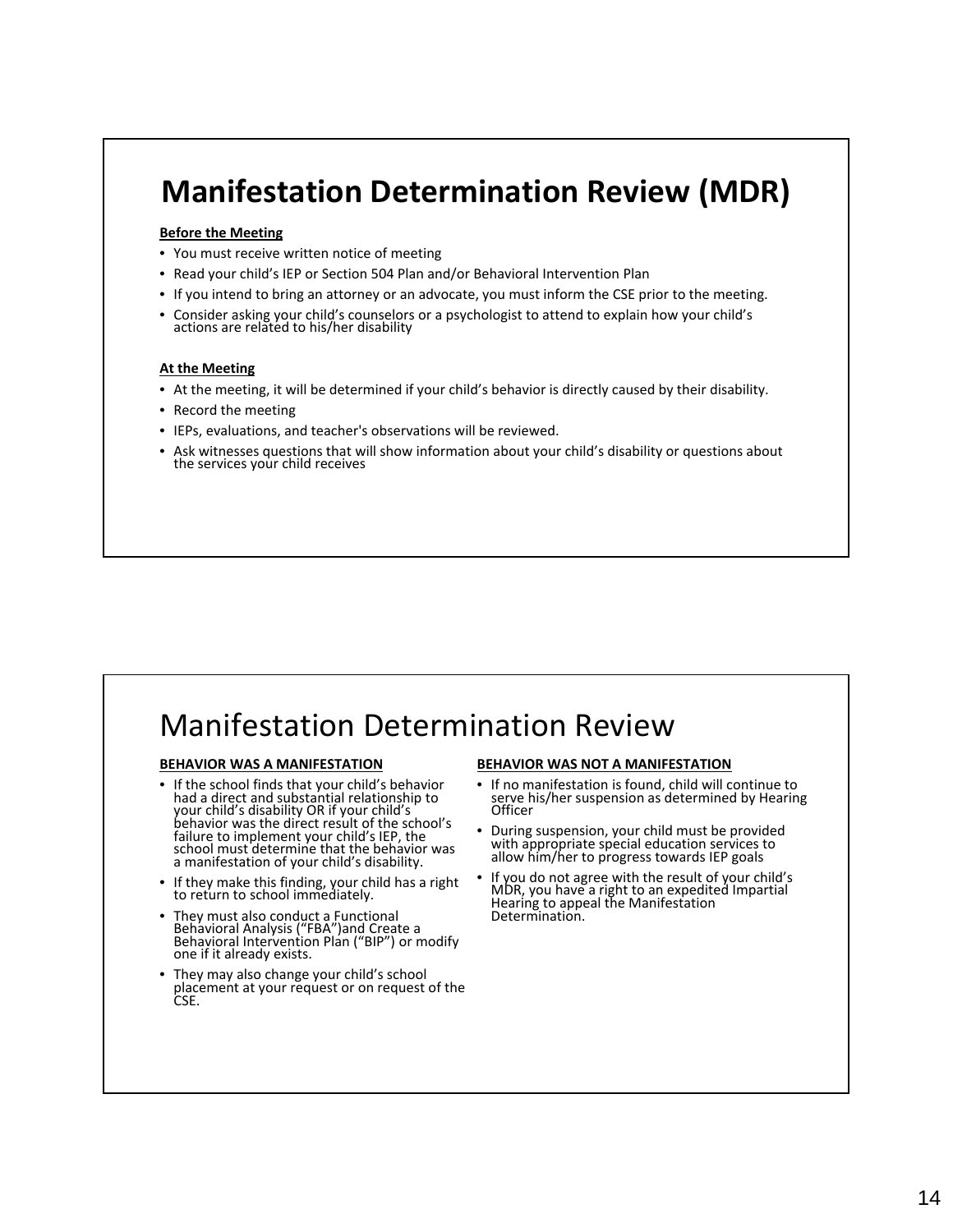### **Weapons, Drugs, Serious Bodily Injury Exception**

• Permits suspension/removal even when the conduct is determined to be a manifestation of the disability.

- Applies when a student:
	- Carried a weapon to school or school function
	- Knowingly possessed or used illegal drugs while at school or school activity
	- Sold or solicited the sale of a controlled substance while at school or school activity, or
	- Inflicted serious bodily injury upon another person while
- After guilt phase of hearing, Superintendent can give the student a suspension of up to 45 days in an interim alternative education setting, where the child will continue to receive special ed services.

### What is a School Resource Officer?

A school resource officer, by federal definition, is a career law enforcement officer with sworn authority who is deployed by an employing police department or agency in a community‐oriented policing assignment to work in collaboration with one or more schools.

• *National Association of School Resource Officers*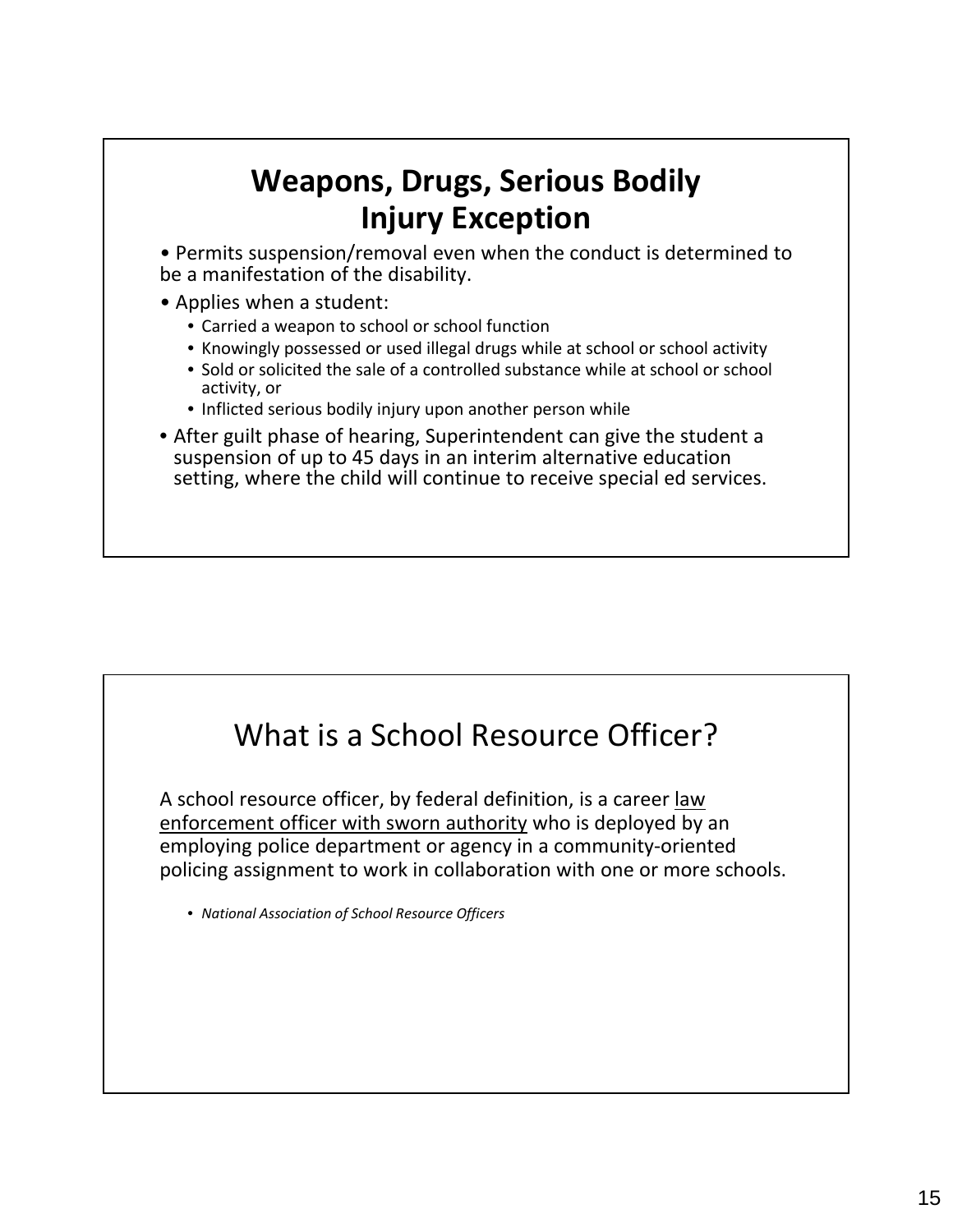



- Questions must be related to an event that happened at school
- The SSO, SRO, or police officer are not permitted to question you during school about events that have nothing to do with school
	- Ex. You cannot be questioned about a store robbery
- You never have to answer questions, even if your parents says it is okay for you to be questioned
- Again, you have the right to remain silent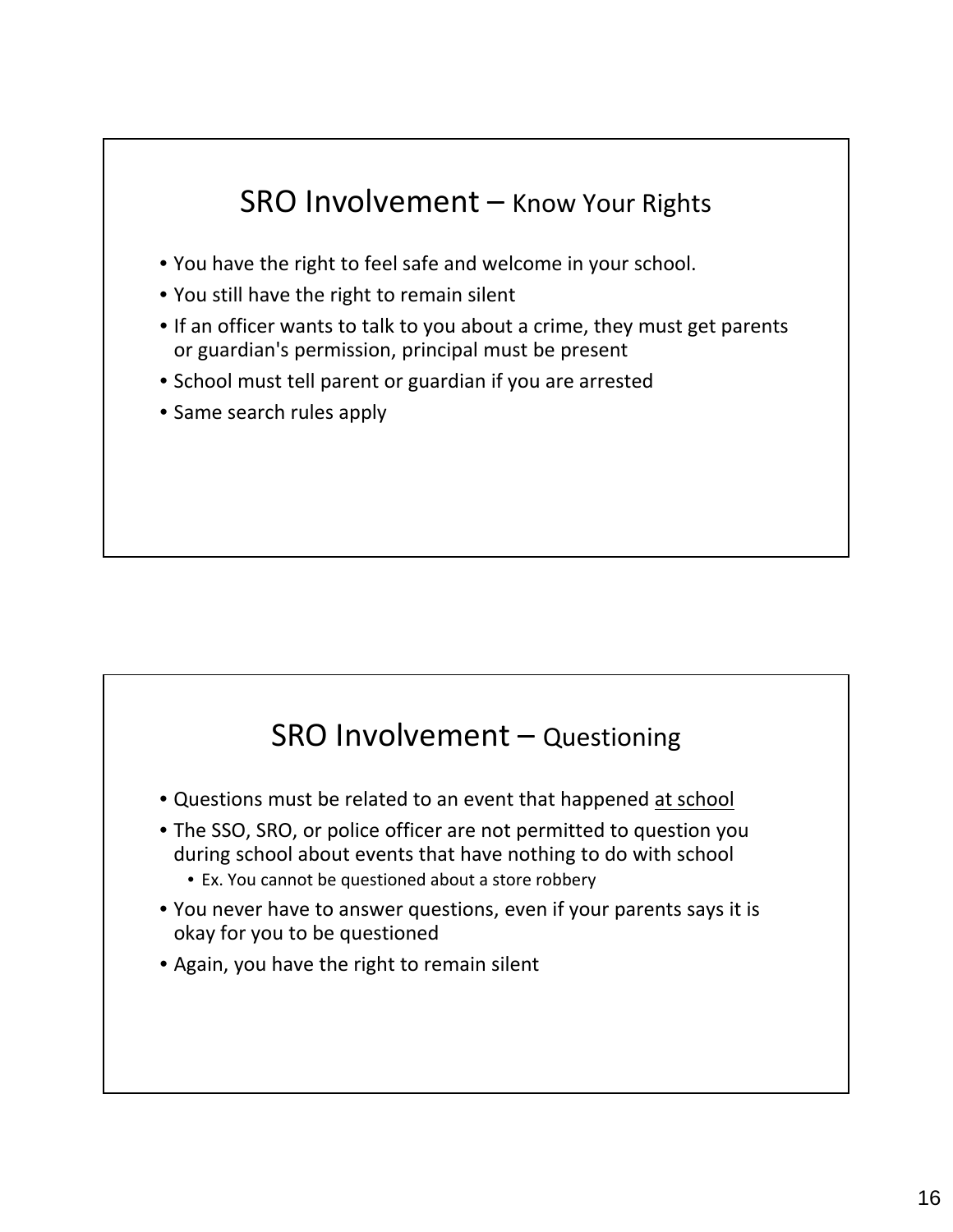

### SRO Involvement ‐ Arrests

- An officer must have probable cause to arrest a student in school
	- The officer must know FACTS (not rumors or is guessing) that led them to believe that is *more likely than not* the student committed a *crime*
- You have the right to remain silent
- Document the interaction
- Memorize phone numbers you would want to call